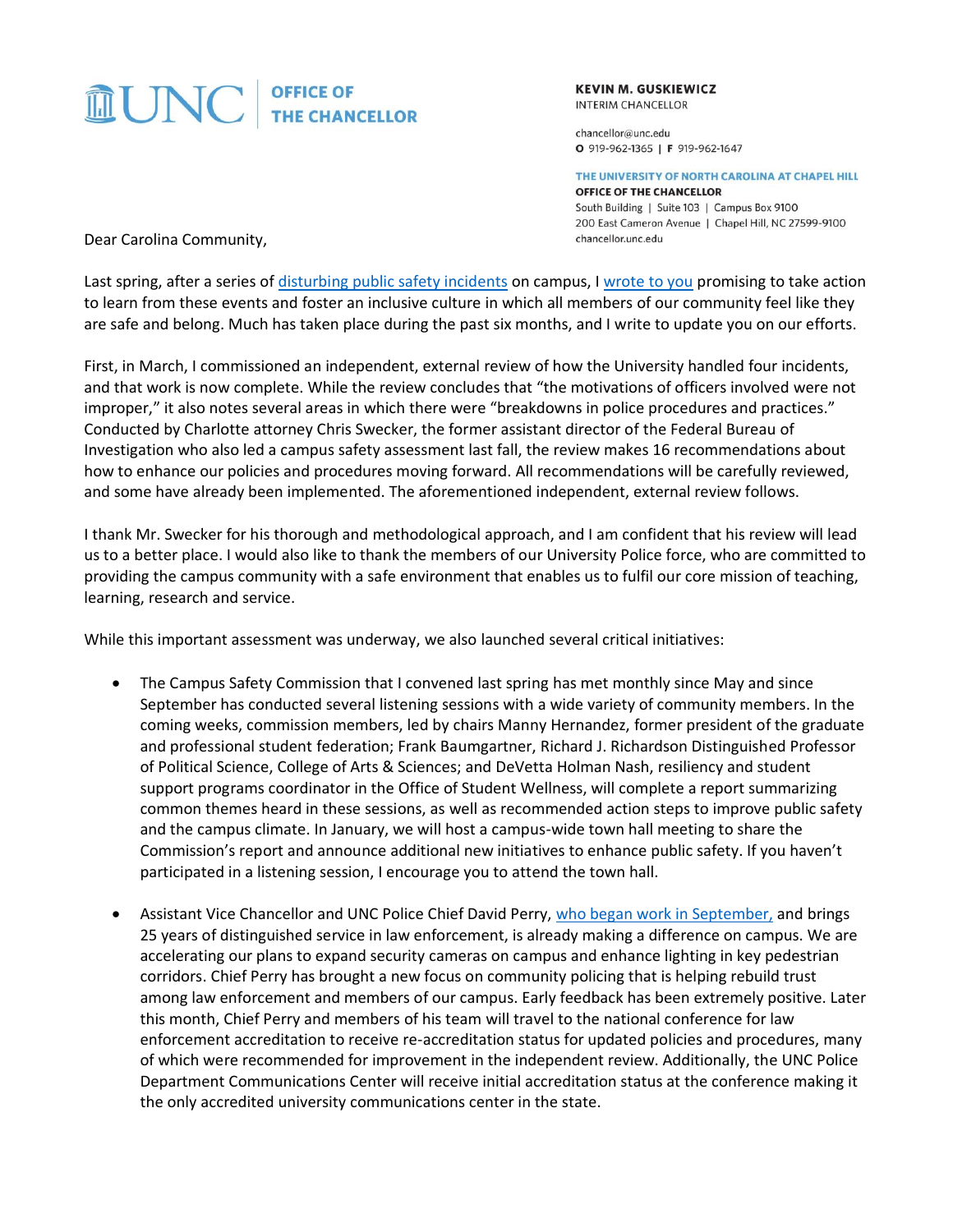• In October, *I* announced a new vice chancellor of institutional integrity and risk management. George E. Battle III will join us in January 2020 to take a comprehensive, strategic look at campus safety policies and procedures and will be responsible for implementing the recommendations of both the Campus Safety Commission and the Swecker independent review. George will also work closely with the University's Clery office to address specific areas surfaced in the recent AAU Climate Survey.

Carolina has a history of navigating tough issues together, and over the past six months we have made significant progress in the realm of public safety. We must nurture an environment where all members of our community can live, learn and work without fear. Our work is ongoing, and I will continue to keep you informed of our progress.

In the meantime, I would like to thank all students, faculty, and staff who have taken the time to share their thoughts and ideas on this important topic with me, the Campus Safety Commission, or at the listening and learning sessions. It is evident that there are many in our community who care deeply about this topic, and your broad participation will make us all better.

Sincerely,

Kevin M. Luskiewig

Kevin M. Guskiewicz Interim Chancellor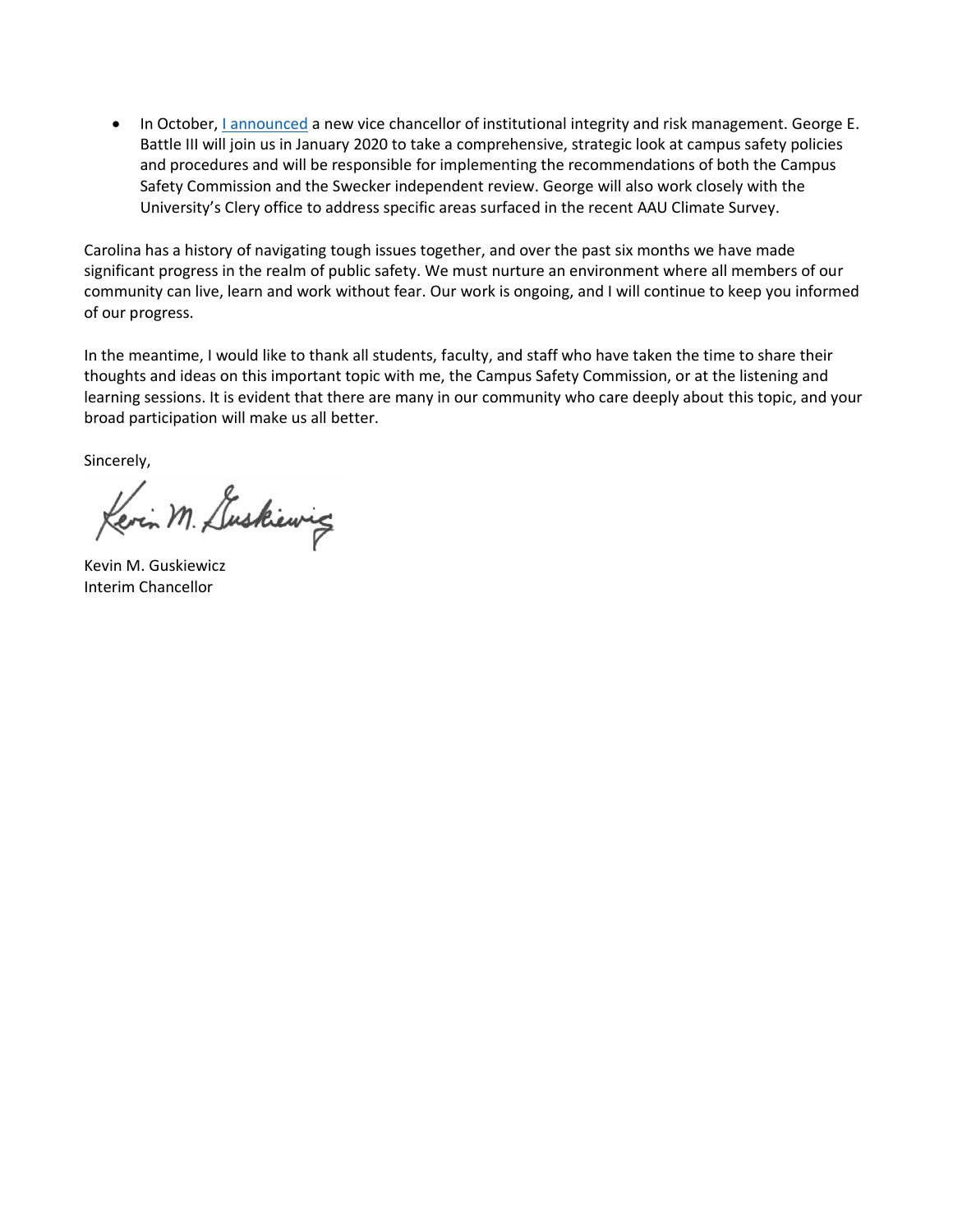November 3, 2019

# **Summary of Review of Incidents on UNC-Chapel Hill Campus**

This review focused on events that took place on the UNC-Chapel Hill (UNC-CH) campus on September 8, 2018, December 3, 2018, March 16, 2019 and March 31, 2019. Two of these incidents involved arrests made by the UNC-CH campus police during the course of protest and/or counter-protest events. Public statements have been made that the arrests were without justification and that an officer provided false testimony in a district court trial. The other two incidents involved crimes committed on campus in which immediate arrests *were not* made by campus law enforcement. In each case the motivations and actions of the law enforcement officers involved have been publicly questioned.

This review consisted of over 45 interviews; document retrieval and analysis, and retrieval and analysis of officer body worn camera (BWC) video. During the events that are encompassed in this review, several people present created video documenting some of the actions that were relevant to this review. Much of this information was posted to publicly available open sources. This review accessed and reviewed numerous videos posted on public sites that captured relevant actions.

This review and report makes no value judgments nor takes any position regarding the ideologies or characteristics of the various groups involved. This report assumes that the First Amendment to the US Constitution applies to all, up to the point where speech turns into violation of laws, property damage or violence.

This review endeavored to be objective and free of preconceived opinions. UNC-CH has facilitated this objective approach and made available whatever was requested. The review was not limited to certain information or directed in any way by any person or agency within UNC-CH Administration. Consequently, what follows is an independent assessment of these events.

This report analyzes the facts developed during the review and provides findings supported by those facts. Analysis and comparison were made to established policy and procedures, various "After Action Reports"<sup>1</sup> relating to similar events across the country and prevailing law enforcement standards. The facts, findings and recommendations set forth below are based on these sources. Where appropriate constructive recommendations were made to ensure policies, procedures and practices align with the public safety mission of the UNC-CH PD and to address the *perceptions* of campus police bias.

<sup>1</sup> See: "Final Report independent Review of the 2017 Protest Events in Charlottesville, Virginia" prepared by the Hunton & Williams Law Firm and "Virginia's Response to the Unite the Right Rally After-Action Review" prepared by The International Association of Chiefs of Police December 2017. See also: https://www.berkeleyside.com/wpcontent/uploads/2018/09/20180805DemonstrationAfterActionReport.pdf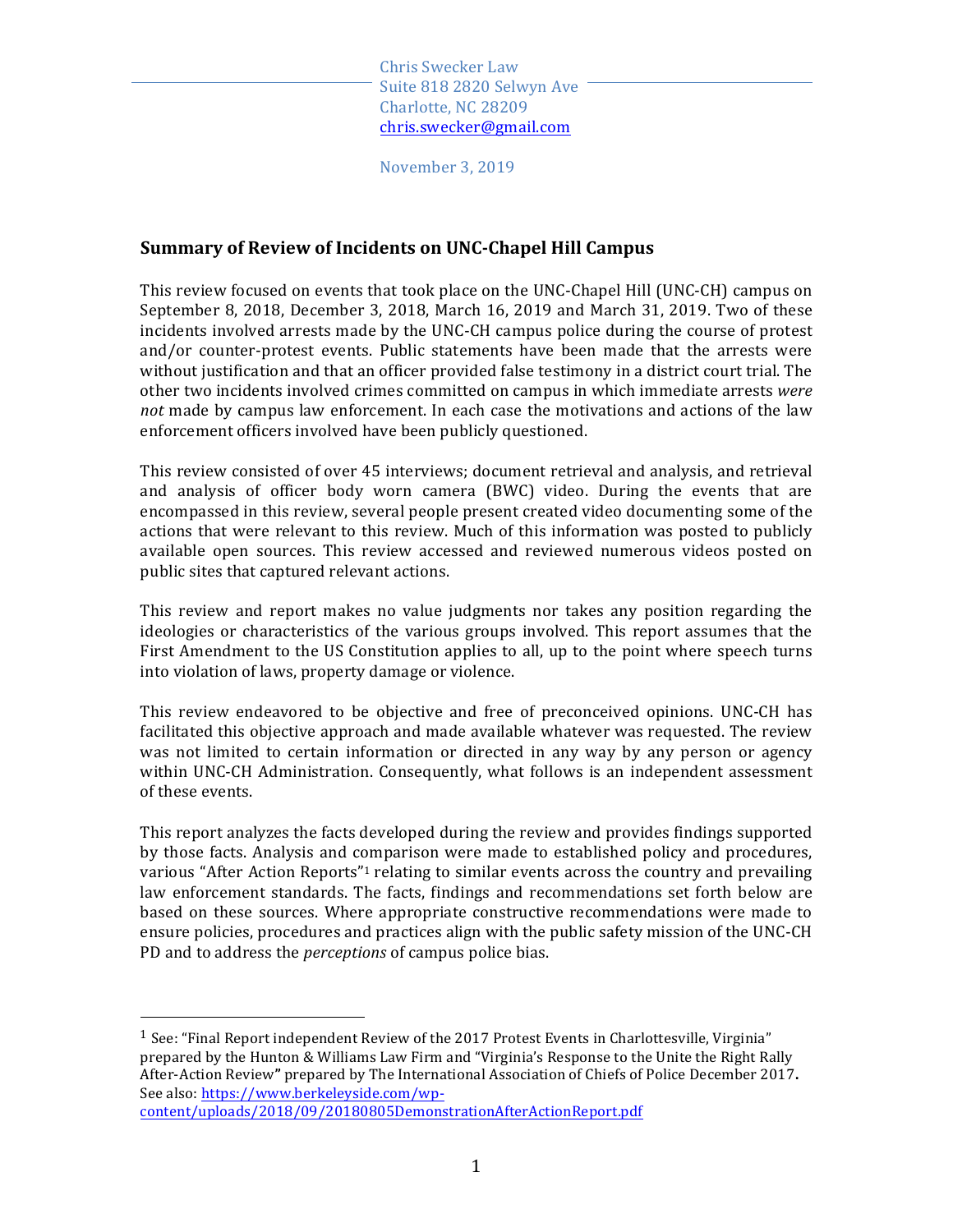The primary role of UNC-CH Police, or any campus police department, during special events on campus is to develop and execute plans to ensure the security and safety of the public, while to the greatest extent possible enabling the free expression of first amendment rights of the participants on all sides. This review found that with regard to the September 8, 2018 and December 3, 2019 events the UNC-CH PD effectively discharged their duties in this regard.

With respect to the scenarios where the UNC-CH PD did not make immediate arrests when violations on campus occurred in their presence this review found failings in certain procedures or practices that created the perception that the UNC-CH PD failed to properly exercise their discretionary police powers. The motivations of the law enforcement officers involved however were not out of sympathy for any particular cause nor animosity towards any group or individual. To the contrary the motivations, goals and objectives of UNC-CH PD and assisting law enforcement officers were at all times to protect public safety and property while facilitating the exercise of speech and assembly guaranteed by the US Constitution.

## **Background on UNC-CH Police Department, Law Enforcement Standards and Tactics**

The policies, procedures and protocols of the campus police department are governed by a set of General Orders (GO), which are periodically updated and supplemented. The jurisdiction of the UNC Chapel PD is defined by *N.C.G.S Section 40.5* (*a*), which limits the territorial jurisdiction of the department to "*all property owned or leased to the University and* that portion of public road or highway passing thru such property and immediately *adjoining it, wherever located.*" This Review compared the actions of the UNC-CH PD to internal procedures, North Carolina statutory and case law relevant to law enforcement activities and law enforcement standards established by professional police organizations such as the International Association of Chiefs of Police (IACP).

It is important to understand the role of campus law enforcement in policing campus events where opposing groups are intent on proactive public demonstrations of their views, especially when some of the participants are intent on provoking incidents, including violence, in order to draw media attention. It is a sound police strategy to undertake measures to ensure that protestor and counter-protestor groups do not come in direct physical contact with each other during special events. The tragic events in Charlottesville in August 2017 provide an example of scenarios in which protestors and counterprotestors, some who were intent on instigating or committing violence, were allowed to come in direct contact. The failure to separate the groups in Charlottesville had deadly consequences.

# The September 8, 2019 Incident

On September 8, 2018 a group known as the "*New Confederate States of America*" (NCSA) conducted a rally at the former site of the controversial Silent Sam Monument. The rally was staged from 5 to 7 pm at the site of the *Silent Sam* pedestal. A group known as the "*Real Silent Sam Coalition*" also staged a counter-protest with a "Nazis Suck" themed gathering featuring a "potluck" dinner and canned food drive, which began in the early afternoon of September 8 before the NCSA members arrived.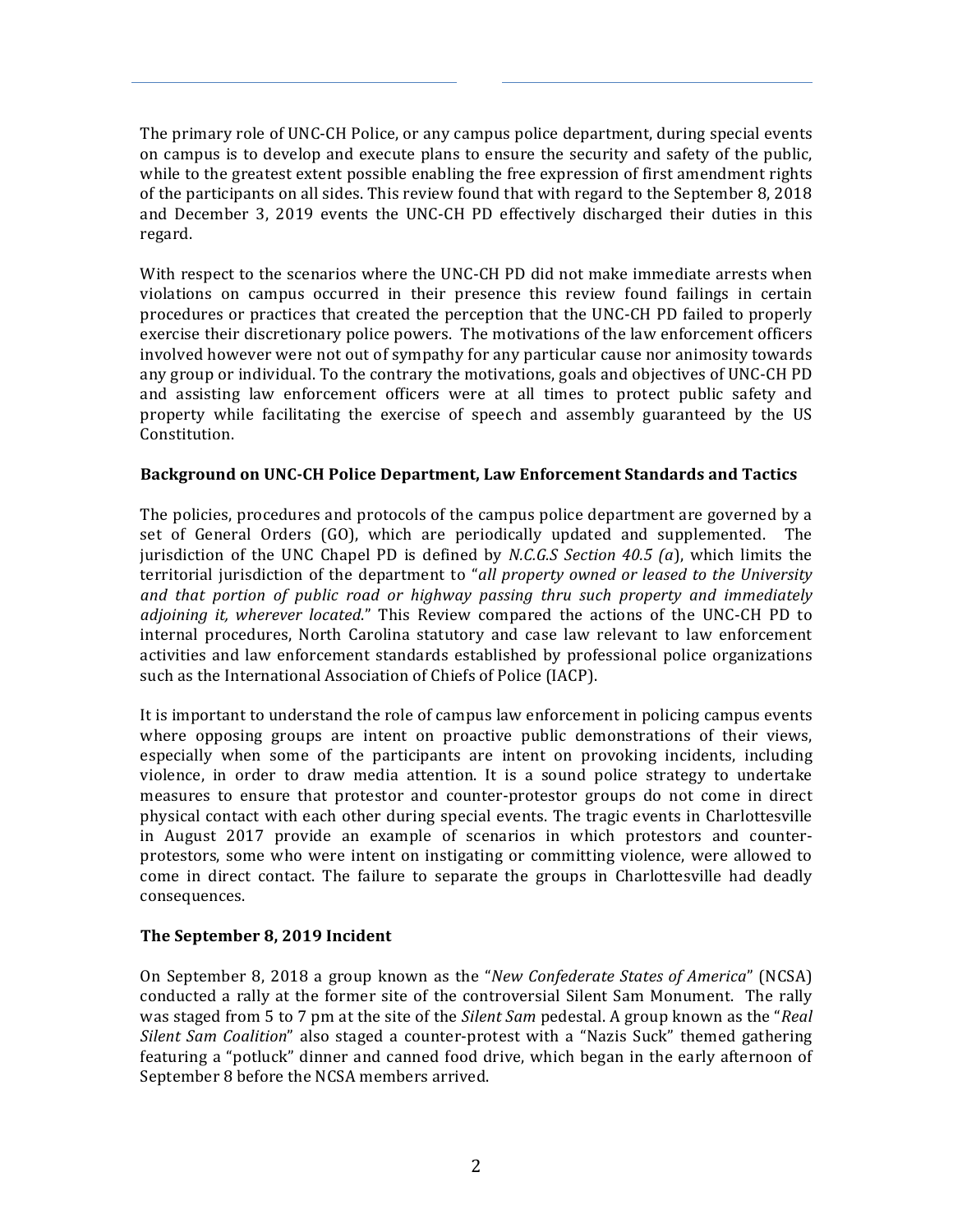#### November 3, 2019

In planning for the rally and counter-protest the primary goal of campus law enforcement and the UNC-CH Administration was to provide for a safe and secure event. The recent history of events at McCorkle Place involving some of the same actors had given the UNC-CH PD command staff insights into the tactics of both protestors and counter-protestors and they were determined to prevent violence by maintaining a buffer between the opposing groups. A major finding of two separate after "action reports" which focused on the deadly August 2018 events in Charlottesville was that when law enforcement allowed protestor and counter protestors to come in direct contact, extreme elements on both sides instigated and committed violence. These reports recommended that police develop and execute plans to ensure that opposing groups are not allowed to be in close proximity to each other.

Prior to the event, representatives of NCSA agreed, in the interest of safety, to certain parameters set by the UNC-CH PD. These included parking at a pre-designated location, consenting to be escorted to and from the *Silent Sam* pedestal/base and conducting their rally inside a pre-designated perimeter delineated by temporary barriers. Unfortunately, counter-protestors declined to work cooperatively with law enforcement regarding safety measures.

This event followed previous events focused on the *Silent Sam* monument that took place on August 20th,  $25<sup>th</sup>$  and 30th in which a combined total of 13 arrests had been made for incidents that occurred during the events. The most notable of these events was the razing of the *Silent Sam* Monument on August 20<sup>th</sup> after the outnumbered and unprepared police contingent were overwhelmed and withdrew to avoid a violent confrontation with the large and hostile crowd.

On September 8, 2018, the NCSA rally was staged by a small contingent of pro- *Silent Sam* protestors who were vastly outnumbered by counter-protestors. The rally went off without any breaches of public safety, but as police escorted the pro *Silent Sam* contingent to the cars, a smoke bomb was tossed towards the police line by a counter-protestor. This action resulted in the arrest of the offender. After the arrest, the police officers attempted to make their way back to Graham Hall while a loud and hostile crowd followed them challenging the arrest and their supposed "support" for the NCSA. Crowd members, chanting expletive laden anti-police slogans began pressing up against a police line that was formed to cover the withdrawal. Officers on the police line continuously ordered the more aggressive counter-protestors to step back, however few complied.

As officers withdrew slowly into Graham Hall in an effort to de-escalate the situation, anti-*Silent Sam* counter-protestors closed in around the officers guarding the building entries. Some positioned themselves within inches of the officer's faces as they shouted expletive laden insults and advanced up to the threshold of Graham Hall.

At this point several officers broke from their police line to arrest two counter-protestors who had spit at and kicked officers on the line. Several members of the crowd closed in on them and a general melee ensued. Some of the counter-protestors grabbed at the officers and attempted to pull the arrestees from their grasp. Several crowd members can be seen in video footage grabbing and pushing as the officers were trying to make the arrests.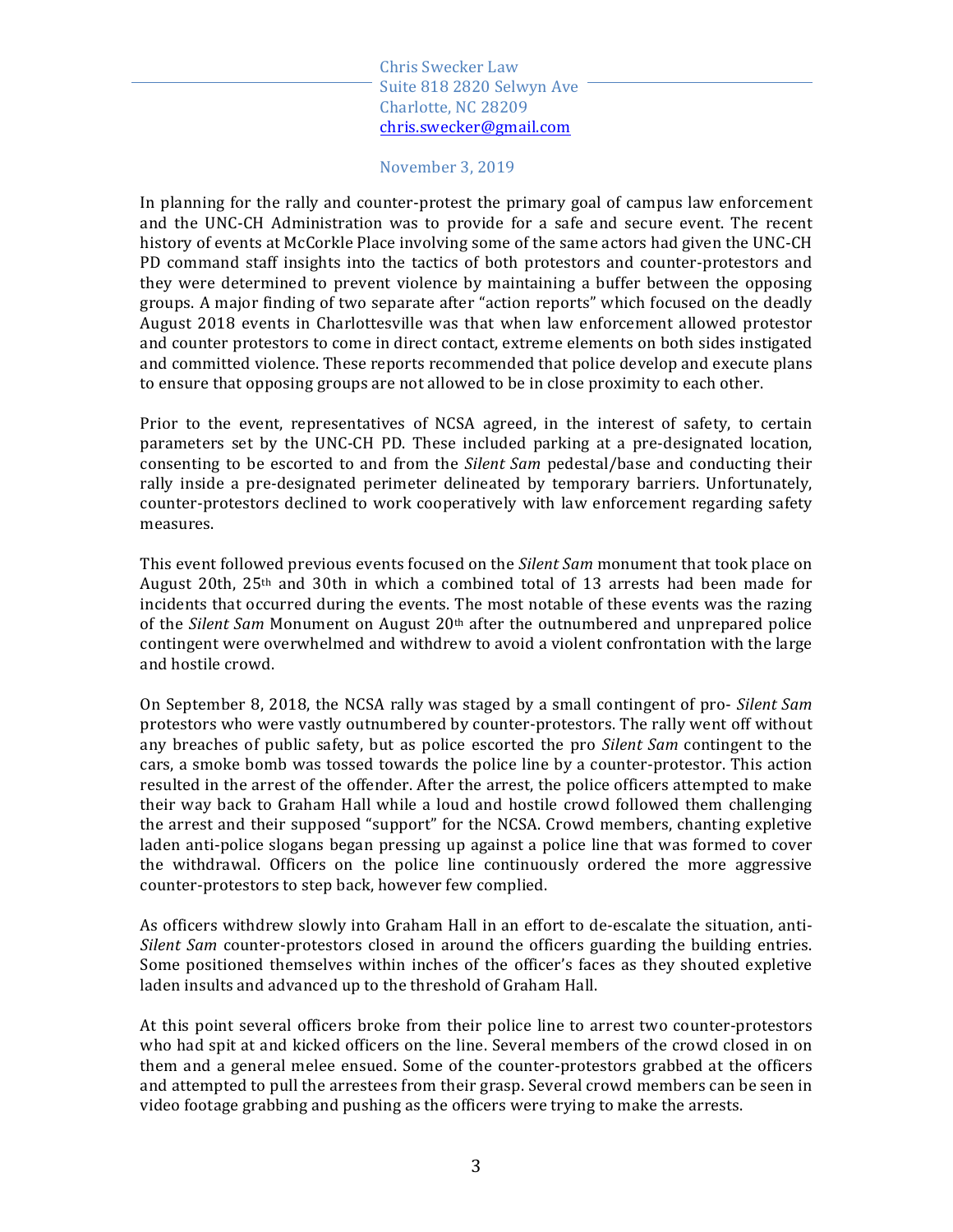During the melee, a total of seven people were arrested.<sup>2</sup> It is notable that six of the seven arrests were made *after* the departure of the pro *Silent-Sam* contingent from the campus. During the melee, a UNC-CH police officer ("Officer 1") arrested a UNC-CH graduate student ("Student  $1$ ") for interfering with one of the arrests and assaulting the arresting officer ("Officer  $2$ "). Student 1 was convicted in a trial of assaulting Officer 1 and Officer 2.

Student 1 and their supporters dispute the circumstances surrounding Student 1's arrest. They assert that Student 1 did nothing to justify arrest and the prosecution was tainted by Officer 1's false testimony.

During Student 1's district court trial the Assistant District Attorney (ADA) only called two witnesses to establish his case, Officer 1 and Officer 2. No video evidence or other witnesses were introduced. Officer 1's body worn camera (BWC) battery had discharged due to working double shifts that day so BWC footage was not available. Officer 2 was not wearing a BWC. Unfortunately, the UNC-CH PD did not conduct even the most rudimentary follow up investigation to support the arrest, nor did Officer 1 prepare for their testimony other than the brief interviews with the ADA. Officer 1's report of the arrest did not identify Officer 2 as the victim officer.

Officer 1 testified in district court that they observed Student 1 interfering with an arrest being conducted by Officer 2 by kicking and grabbing at Officer 2. Officer 1 grabbed Student 1 around Student 1's waist from behind, raised Student 1 off their feet as Student 1 struggled and threw Student 1 onto the ground in an effort to gain control and arrest Student 1. Officer 1 landed hard on the ground landing on and hurting their elbow in the process.

Officer 2 testified that they did not feel anyone grab them and could not corroborate Officer 1's testimony that Student 1 interfered with the arrest. The ADA argued successfully to the trial judge that Officer 2 was wearing over 20 pounds of equipment and multiple vests as a "grenadier" and that is why Officer 2 did not feel the assault.

Student 1 testified at the trial: "*I saw one of my friends get thrown down on the ground and I reached out towards [them], like I was trying to help [...]."* Student 1 identified the friend as Individual 1.<sup>3</sup> Student 1 stated that as Student 1 was "*trying to help (Individual 1]*" Student 1 was grabbed from behind and thrown on the ground. During an interview conducted as part of this review, Student 1 professed ignorance as to Individual 1's actions that preceded and led to Individual 1's arrest.

Based on the evidence presented, Student 1 was convicted on two officer assault charges. Student 1's attorney subsequently filed a detailed Motion To Suppress/Dismiss and

 $2$  One arrest had already been made for throwing the smoke bomb as police was escorting the NCSA to their parking lot.

 $3$  Individual 1 can be seen on video approaching the police line aggressively, shouting "F...you pigs and chanting, "AK-47 send these cops to Piggy heaven" during the September 8 event. When Individual 1 was arrested, Individual 1 was found in possession of two knives and a padlock tied to the end of a bandana.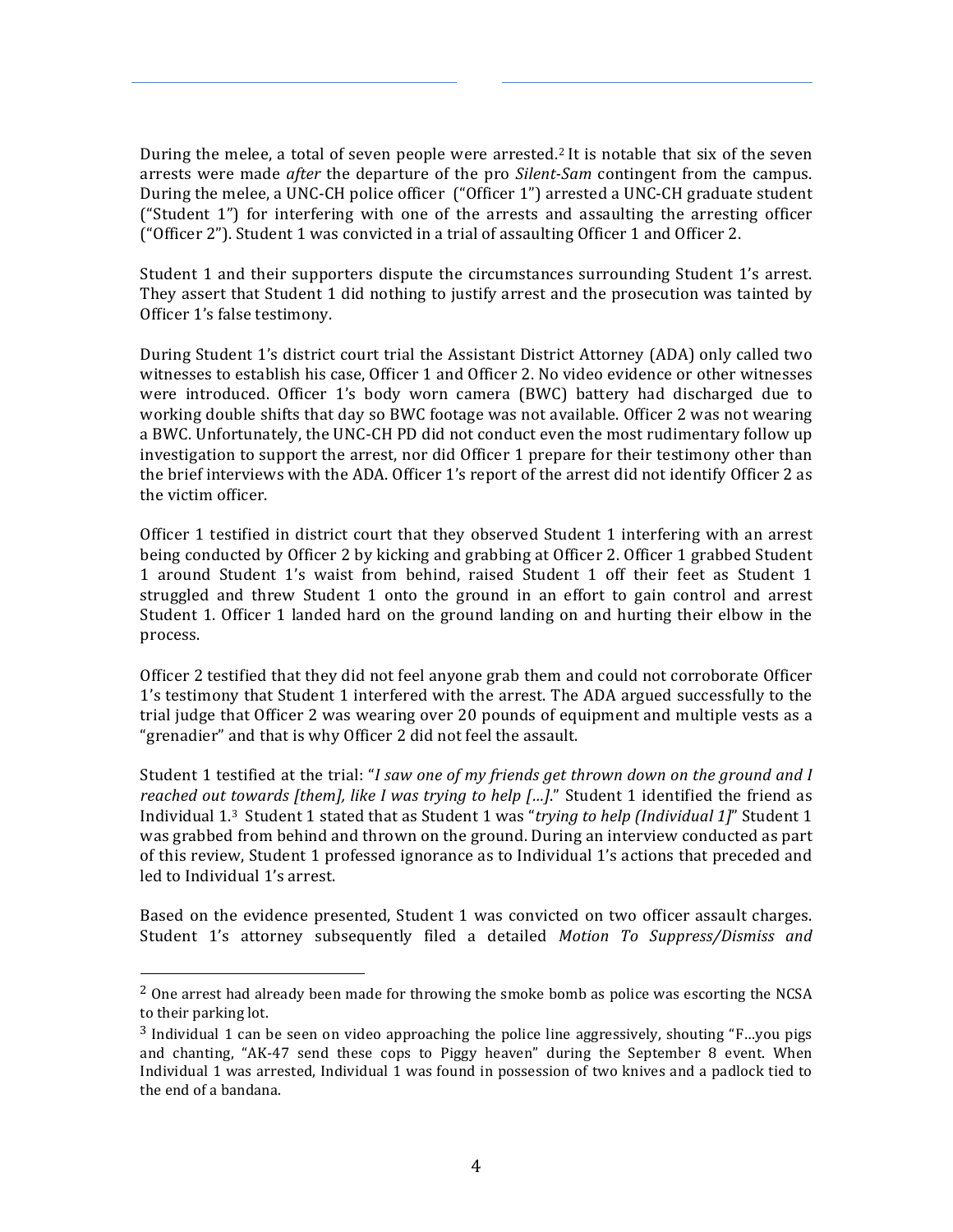November 3, 2019

*Memorandum In Support* containing still photos that were taken from videos posted on Twitter by a group that calls itself "Take Action Chapel Hill."

Unfortunately after the September 8 arrests, the UNC-CH PD did not conduct any follow up investigation to support the arrests and it was not until February 2019, *after* the District Court conviction of Student 1 that the lead ADA began conducting his own investigation and gathering evidence that should have been developed by the UNC-CH PD before the January trial. 

This review determined that when a UNC-CH PD officer sprung forward to arrest the counter-protestor who spit at officers, counter-protestor Individual 1 followed behind the officer and attempted to interfere with the arrest. Another officer from the UNC-Greensboro Campus PD ("Officer 3") observed Individual 1's actions and arrested Individual 1 for interfering with the arrest of the counter-protestor who spit at officers on the police line. 4

As Officer 3 approached the area where officers were making the arrests, Officer 3 observed Individual 1 trying to pull someone from the grasp of an officer. Officer 3 was pushed to the ground and kicked in the chest by Individual 1, knocking Officer 3's camera off Officer 3's chest. Individual 1 struggled as Officer 3 tried to arrest Individual 1. Notably, Officer 3 was dressed in a dark blue ballistic vest with a "*Police*" placard on Officer 3's back similar to the one worn by Officer 2.

Another police officer, Officer 4, from the NC Central Campus Police Department assisted in the arrest of Student 1; however Officer 4 never testified at Student 1's trial. It was only after the trial that Officer 4 provided a written statement at the request of the lead ADA. Officer 4 advised that during the melee, Officer 4 observed Student 1 pulling on the arm and sleeve of another officer who was on the ground attempting to arrest another person. This other person was trying to pull away from the arresting officer. Student 1 was using both their hands to interfere with the officer on the ground. Officer 4 assisted in getting Student 1 off the arresting officer, took Student 1 to the ground and got Student 1 under control with a wrestling hold.

There is strong evidence that Officer 2 *was not* the officer allegedly assaulted by Student 1. However it is also evident from Student 1's own testimony as well as various officer statements, video posted on the Internet and video retrieved from officer BWCs that it was actually the arrest of Individual 1 that triggered the arrest of Student 1. This review found that Officer 2 had nothing to do with the arrest of Individual 1 and Officer 1 was not coming to Officer 2's assistance, contrary to Officer 1's trial testimony.

Unfortunately, the ADA did not have the benefit of video evidence from relevant officer BWCs at the District Court trial of Student 1. He did not use social media video posted on the Internet because either he was unaware of the video or it was not posted at that time. Video

 $4$  In January 2019, Individual 1 was convicted of Resist, Delay or Obstructing (RDO) an Officer the same day that Student 1 was convicted. Individual 1 has appealed their conviction.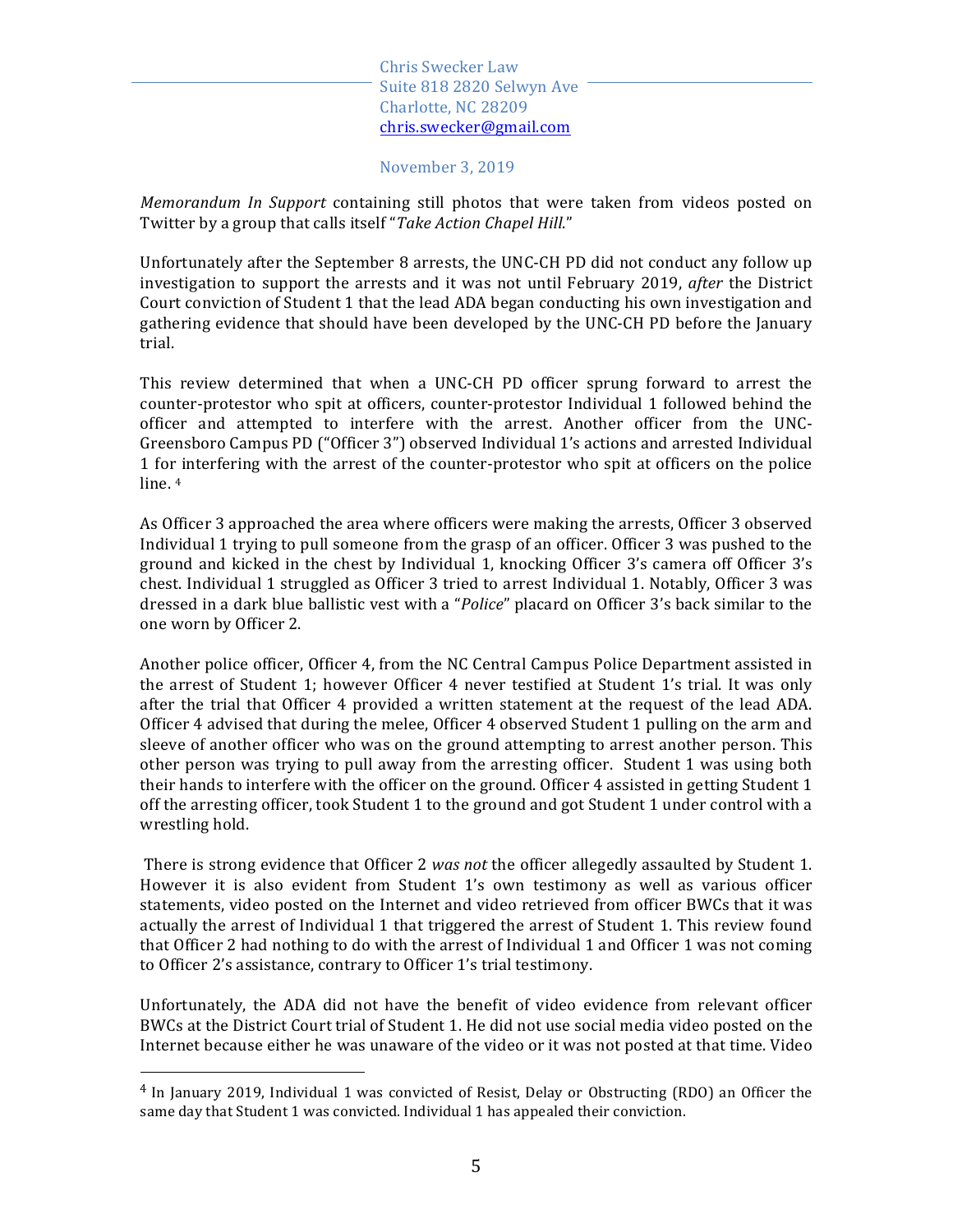clips posted on various social media sites, however, are instructive on the actions and movements of Student 1 and the officers involved in Student 1's arrest. These videos tend to corroborate the testimony of Officer 4, Officer 3, and Officer 1 that Student 1 was attempting to interfere with the arrest being conducted by Officer 3.

Assisting or "helping" someone who is in the process of being arrested constitutes interference with the arrest. Student 1's own admission; the statements of Officers 4, 3 and 1; the video from various officer BWCs and video posted on social media sites provide sufficient evidence that Student 1 was at minimum interfering with the arrest of Student 1's friend, Individual 1, and therefore Student 1's arrest was lawful.<sup>5</sup>

# UNC-CH PD Fails to Conduct Basic Investigation to Support the September 8, 2018 **Arrests**

This review found that minimal to no investigation was conducted by the UNC-CH PD to support the arrests made on September 8, 2018. As a result of the poor documentation and minimal follow up investigation several cases were dismissed or reduced and other were disposed of by deferred prosecution in exchange for community service. In most of the cases the ADA assigned to the cases had to amend the charges to more appropriately match the limited evidence he had to work with.

For example, video evidence that may have depicted the actions of the arrestees and arresting officers was either not available or was never reviewed, and preserved. Footage from the relevant time period captured by closed circuit TV (CCTV) surveillance cameras installed on Graham, Pettigrew and Vance Halls were not reviewed and preserved. Video from a temporary pole camera borrowed from The NC Emergency Management Service was not reviewed or preserved. Officer 4 was never interviewed and Officer 4's BWC video was neither reviewed nor preserved. Finally, Officer 3 was never interviewed, was not directed to prepare a statement nor was Officer 3's BWC reviewed or preserved.

No efforts were ever made to identify law enforcement witnesses from UNC-CH PD or other assisting departments who participated in the September 8, 2018 event who might have relevant information. In several cases victim officers were never identified.

The BWC video evidence from some UNC-CH PD officers who were in proximity to the arrest of Student 1 and Individual 1 was retrieved only *after Student 1 's trial* and after Student 1's conviction was appealed to Superior Court.

 $5$  N.C.Gen.Stat. § 14-223 (1986) makes it unlawful for any person to "willfully and unlawfully resist, delay or obstruct a public officer in discharging or attempting to discharge a duty of his office...." Actual physical force or assault is not necessary. State v. Downing, 66 N.C.App. 686, 690, 311 S.E.2d 702, 704 (1984), aff'd in part and rev'd in part, 313 N.C. 164, 326 S.E.2d 256 (1985). The State does not have to prove that the officer was permanently prevented from discharging his duties by defendant's conduct. Id. Instead, the State must prove only that "the officer was obstructed or interfered with, and that such obstruction or interference was willful on the part of the defendant.... To `interfere' is to check or hamper the action of the officer, or to do something which hinders or prevents or tends to prevent the performance of his legal duty; and to `obstruct' signifies direct or indirect opposition or resistance [sic] to the lawful discharge of his official duty." State v. Burton; 423 S.E.2d 484 (1992), 108 N.C. App. 219.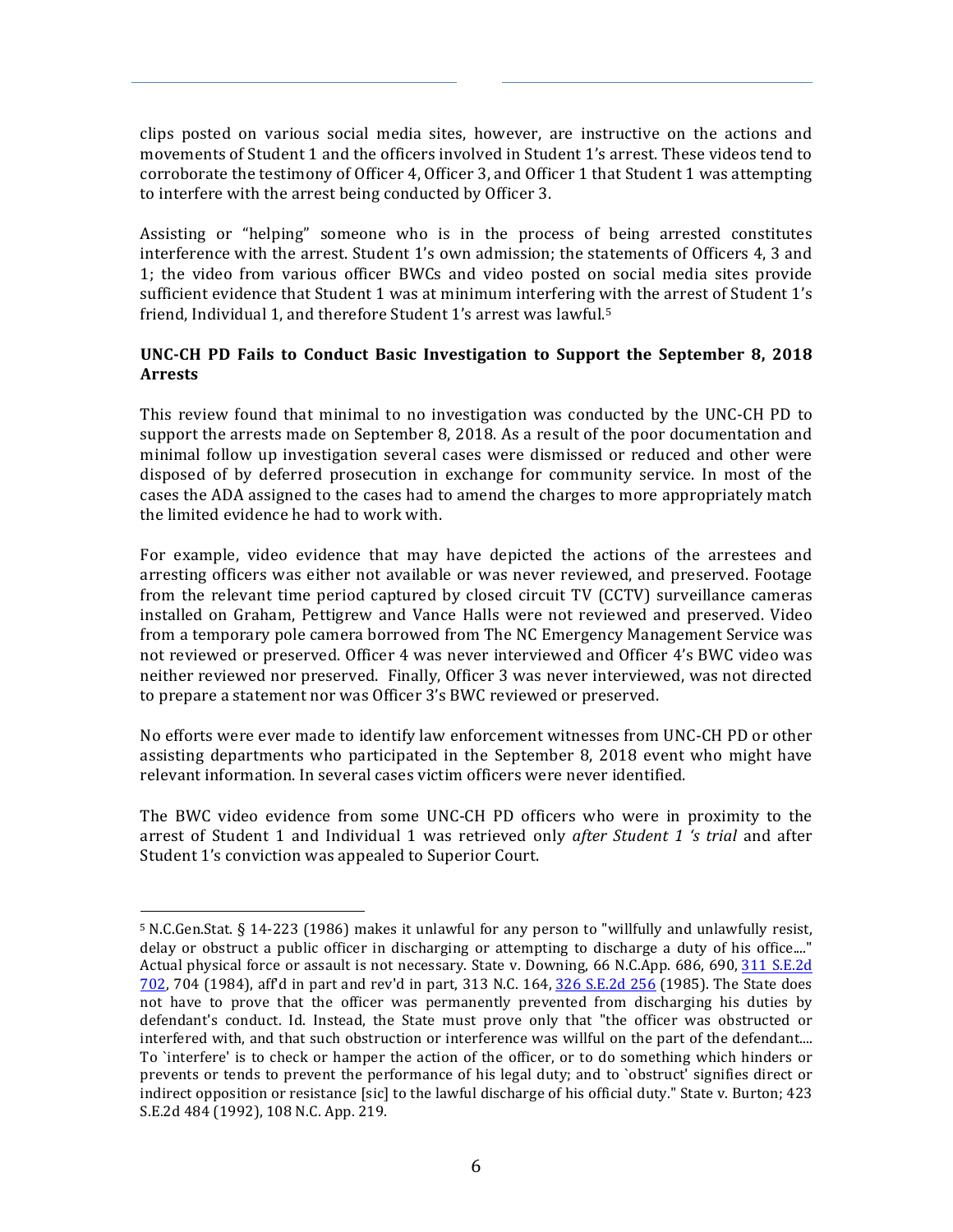#### November 3, 2019

The District Attorney's Office is responsible for criminal prosecutions in a three county district. The ADAs do not have the time, resources or mandate to investigate cases. Nevertheless, after Student 1's appeal and *Motion to Dismiss* were filed, the lead ADA was obliged to take the time and effort to identify and locate other law enforcement witnesses. For example the ADA, not UNC-CH PD investigators, made the effort to identify Officer 4 and Officer 3 as witness, *after* Student 1's trial, and personally obtained statements from them. He also had to request that UNC-CH PD BWC video relevant to Student 1's arrest be downloaded to an external drive for his review. In total, this ADA reviewed video from at least 65 BWCs, none of which had been reviewed or summarized by UNC-CH PD investigators for the ADA.

The arrest and prosecution of Student 1 and the other arrests on September 8, 2018 received extensive media attention and were closely followed cases. UNC-CH PD General **Order (GO) 8-3R1** requires that such sensitive cases be assigned and investigated.

The ineffective, and in some cases nonexistent, investigation by UNC-CH PD to support their arrests on September 8, 2018 was a significant factor in the inaccurate testimony of Officer 1 and the adverse outcomes in several trials associated with the arrests that evening. This situation must be rectified by shoring up policy regarding investigations of special event arrest cases and conforming practice to policies. It also requires focus and attentiveness from UNC-CH PD police executives.

#### **Findings Regarding The Arrest of Student 1**

While Officer 1 provided inaccurate testimony in district court when Officer 1 identified the law enforcement assault and RDO victim as Officer 2, the evidence is overwhelming that the victim officer was Officer 3. Video shows that the two officers were wearing ballistic vests that looked similar from the back. This fact combined with the chaotic nature of the scene during the melee makes Officer 1's statement that Officer 1 made an honest mistake credible. Since Student 1 was actually interfering with the arrest of Individual 1, Student 1's arrest for RDO was based on sufficient probable cause.

The tactic of challenging and provoking officers on the police line was frequently on display in the September 8, 2018 UNC-CH event. This Review found that the law enforcement officers on the scene demonstrated professionalism and restraint in the face of significant provocation. 

While the motivations and actions of the officers involved were proper, there were some serious shortcoming in the exercise of proper police procedures regarding the conduct of arrests during events, the lack of follow up investigation and an officer provided erroneous testimony in a district court trial that resulted in the conviction of Student 1. The mistake was caused by several factors, the most glaring of which was an utter failure to investigate the arrest and provide Officer 1 the benefit of the investigation before Officer 1 testified. This is an area that needs immediate attention and a number of recommendations were made in this regard.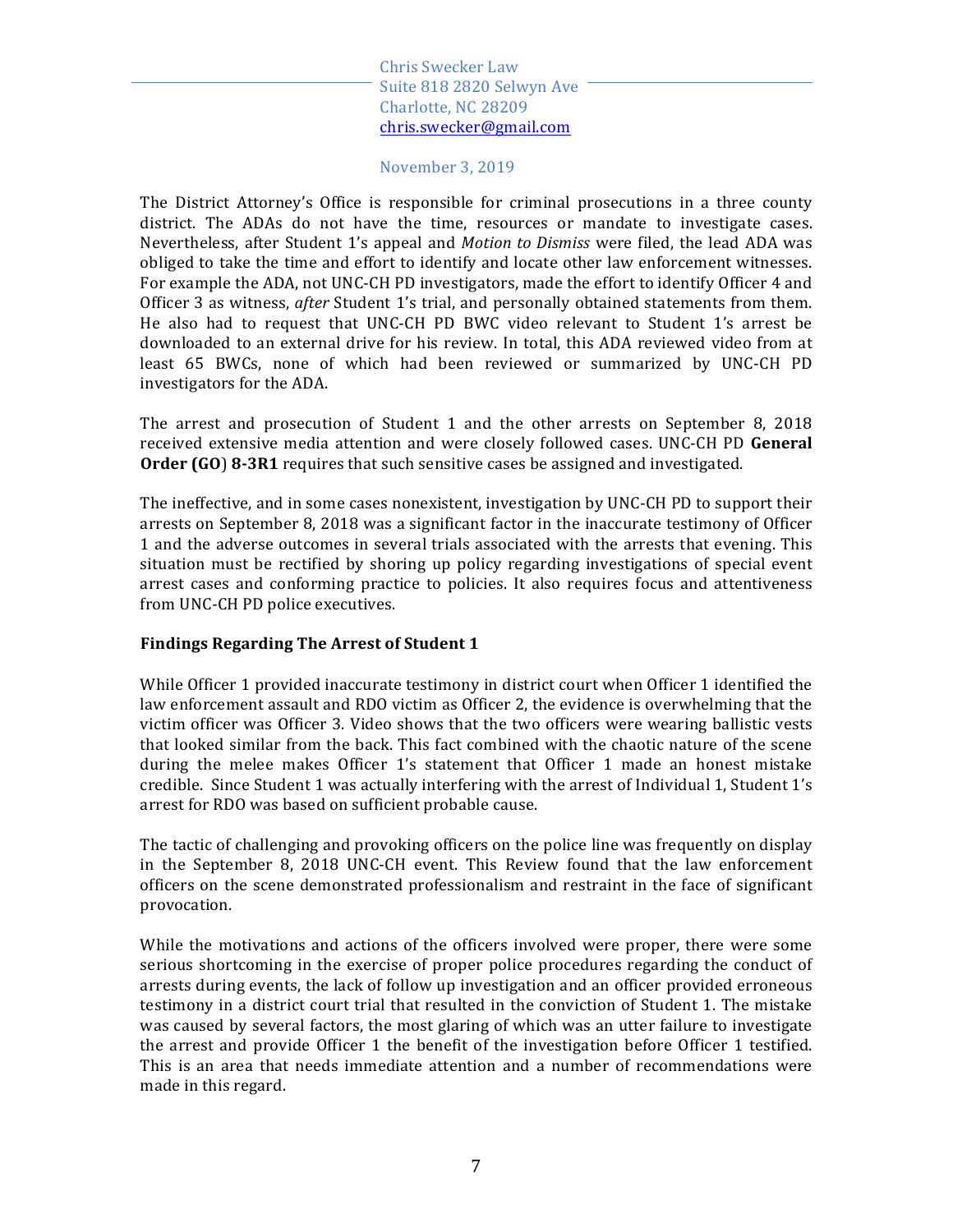### The December 3, 2018 Incident

On December 3, 2018, several hundred demonstrators marched the streets of Chapel Hill and amassed around the boarded up base of the Silent Sam Confederate statue at UNC-Chapel Hill, calling for a strike of graduate student teaching assistants. The planned protest began quietly outside the downtown post office at  $7$  p.m. as a protest against the university's proposal to house the toppled statue inside a \$5.3 million history and education center, to be built at the edge of campus. The protest on campus started with speeches by a student, Student 3, and other demonstrators. Then the crowd marched in the street and chanted "No KKK, no fascist USA" and "cops and Klan go hand in hand."

Video captured scuffles between students and university police. During one of the scuffles, a student, Student 3, was charged with assault on a police officer and resisting, delaying or obstructing an officer. The day after the protest, Student 2, was also arrested and charged with inciting a riot and assaulting a police officer.

When protesters began pushing on barricades surrounding the statue's pedestal, officers held the perimeter around the *Silent Sam* pedestal and called for assistance from arrest teams staged in nearby Graham Hall. These teams exited Graham Hall and advanced to support officers working the barricades. A UNC-CH PD Officer, Officer 5, advised that as Officer 5 and the arrest team members approached the barricades, Officer 5 observed an individual Officer 5 later identified as Student 3, shaking the barricade. According to Officer 5, Student 3 was swinging a backpack as if to toss it into the barricade at the officers inside. Officer 5 feared the backpack might contain something dangerous or was heavy enough to inflict injury to officers inside the barricade.

Officer 5, who was wearing a yellow "OSHA" police vest, blue uniform and riot helmet, yelled to Student 3 "Hey stop". According to Officer 5, Student 3 then pushed on the barricade again and rapidly tried to move away. Officers 5 and a NC State Campus Police Officer, Officer 6, then placed their hands on Student 3 to stop Student 3. Officer 5 reported that Student 3 threw an elbow at Officer 5, slung the backpack at Officer 5 and grabbed Officer 5's body camera. Officer 5 yelled at Student 3 to "*get off my camera dude*." According to Officer 5, Student 3 swung their body and elbows at both Officer 5 and Officer 6. After a very brief struggle, Student 3 became cooperative and submitted to the arrest.

Officer 5 had activated their BWC several seconds prior to confronting Student 3. This video was downloaded and reviewed. The video showed 3 as a blurry figure moving away from the barricade rapidly as Officer 5 approached. The video does not show Student 3 swing or flail their arms but contains sounds of a close quarters struggle as Officer 5 places their hands on Student 3. Officer 5 can be heard screaming to Student 3 to let go of the camera at the same time the camera goes blank for  $1-2$  seconds indicating that something was covering the lens of the camera.

The BWC does not clearly show Student 3 throwing an elbow or arm at Officer 5 or Officer 6. Although Officer 5 explained to this reviewer that Officer 5 perceived that Student 3 was about to throw a backpack over the barricades and that Officer 5 was especially concerned as to what the pack contained, the BWC video does not show Student 3 attempting to throw the backpack.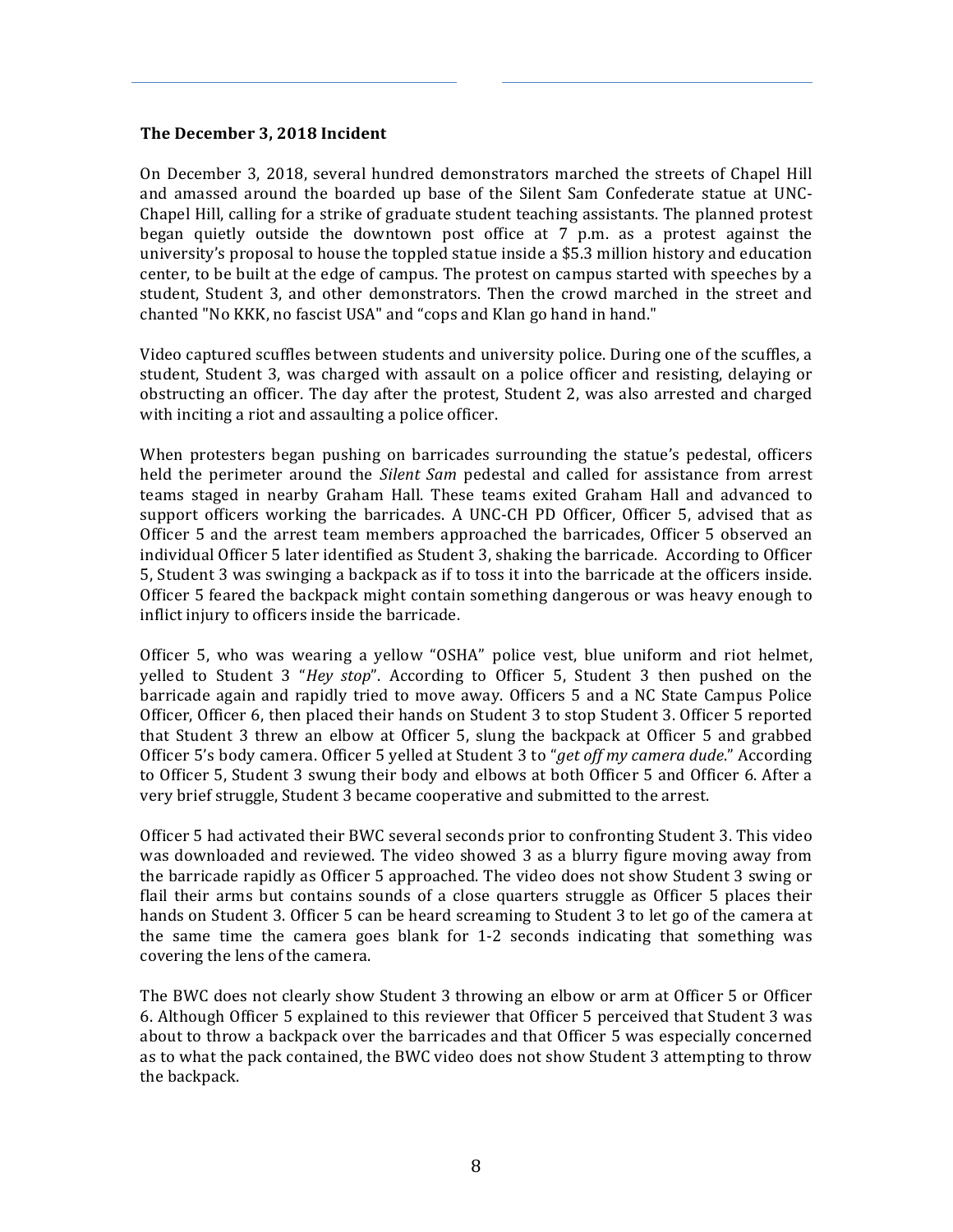November 3, 2019

Officer 6 substantially supports Officer 5's description of Student 3's movements, stating that Student 3 flailed their arms and resisted both Officer 6 and Officer 5's attempts to get Student 3 under control. They were able to get Student 3's arm behind Student 3's back at which time Student 3 stopped resisting.

Officer 6's BWC was not turned on. Officer 6 prepared a report later that day before going off duty and filed it with Officer 6's department. This report was never filed with the UNC-CH PD and was not part of the arrest file. Officer 7, another member of the arrest team, who was ahead of Officers 5 and 6, observed Student 3 "resisting" and putting a hand on Officer 5's camera. Officer 7 heard Officer 5 loudly telling Student 3 to let go of the camera. In the time Officer 7 turned and took several steps to assist Officers 6 and Officer 5, they had Student 3 in handcuffs.

Officer 8, the fourth member of the arrest team and designated team leader, described being summoned by radio to immediately assist inside the barricade perimeter to prevent a breach of the perimeter. Officer 8 was behind Officers 5 and 6 and observed Officer 5 grab the first person at the barricade. Officer  $8$  did not see what this person (Student  $3$ ) was doing but did observe Officer 5 pull Student 3 off a barricade. Officer 8 observed Student 3 "flail towards" Officer 5 and 6 but Officer 8 did not see Student 3 strike at Officers 5 or 6, nor did Officer 8 see Student 3 grab Officer 5's camera.

UNC-CH PD Officer 9 prepared a brief report of the arrest of Student 3. The report contained second hand information Officer 9 obtained from Officer 5. Prior to the court date, Officer 5 had a brief 5-10 minute phone conversation with ADA Billy Massengale. ADA Massengale also had a brief phone conversation with Officer  $6$  but never contacted Officer 7 or the fourth member of the arrest team, Officer 8.

ADA Billy Massengale reviewed the video from Officer 5's BWC. As in Student 1's matter, no effort had been made by the UNC-CH PD to retrieve and preserve video from the fixed video cameras on McCorkle Place, nor the temporary pole cameras provided by NC Emergency Management Services for the event.

Based on the evidence available, ADA Massengale determined that there was insufficient evidence to prove beyond a reasonable doubt that Student 3 committed a criminal offense and dismissed the charges.

#### **Findings**

This review determined that there was sufficient probable cause to stop and question Student 3 because Student 3 was pushing on the barricade as Officer 5 approached. Based on the statements of four separate officers, two of whom were never interviewed by the ADA, there was also sufficient evidence that Student 3 flailed their arms and initially resisted Officer 5, which then provided a sufficient basis to arrest Student 3 for RDO.

UNC-CH GO 06-01R6 requires that all key persons will prepare an After Action Report after every incident of civil disturbance. The report should detail the incident, actions taken by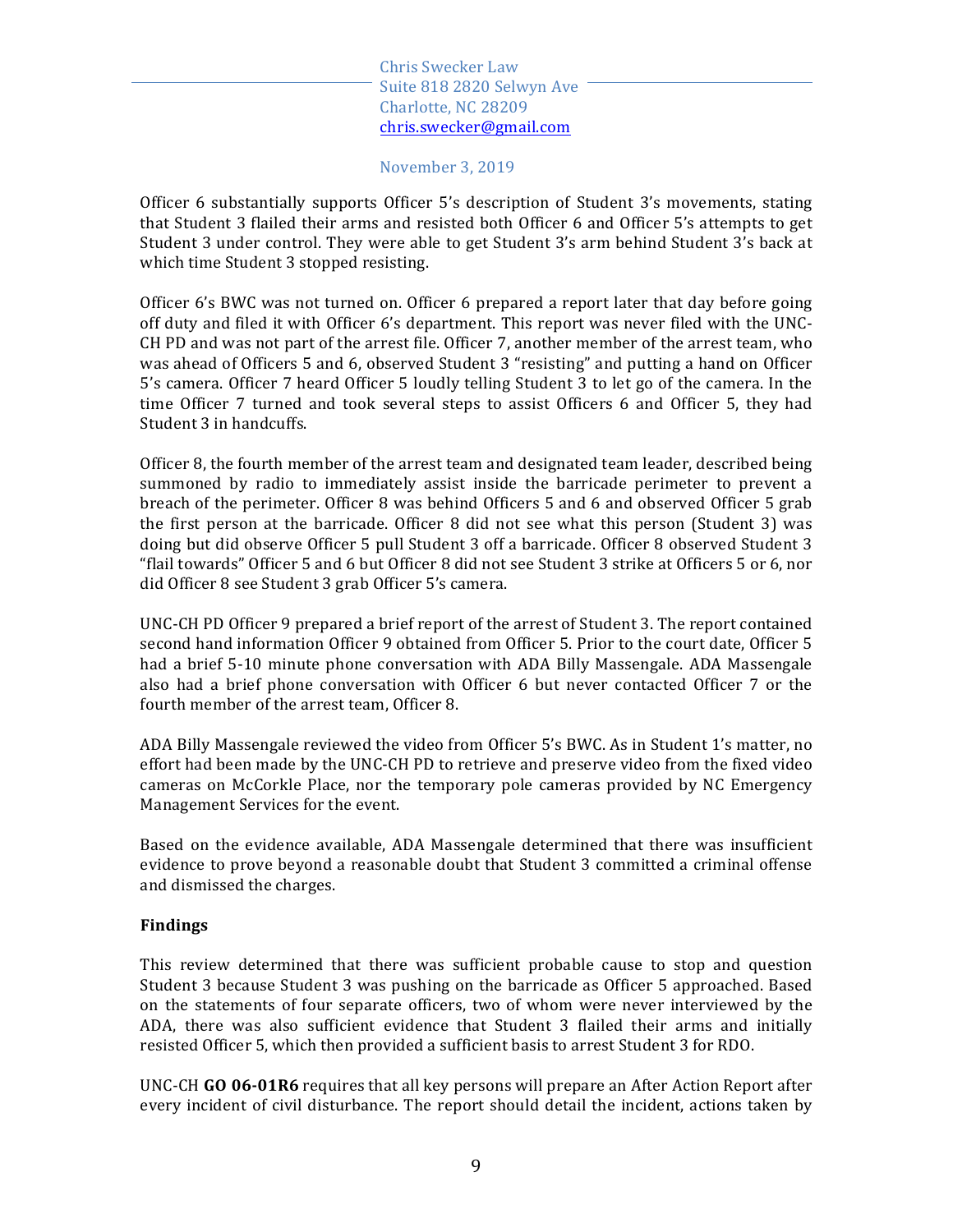each officer and supervisor, final outcome, injuries and any incident of use of force. The Patrol Services Commander is then required to prepare a comprehensive report, which includes all arrest, and other pertinent reports from UNC-CH and assisting agency officers. This report provides a basis for improving law enforcement responses though lessons learned.

No such report was ever prepared after the December 3, 2018 or the September 8, 2019 events. This failure was a missed opportunity to incorporate lessons learned into future event planning.

# **Recommendations Regarding the September 8, 2018 and December 3, 2019 Events**

- 1. Incident Action Plans for special events should detail the protocols for ordering an arrest, declaring an unlawful assembly ordering the crowd to disperse and deescalation tactics when appropriate;
- 2. During protest/counter-protest events UNC-CH PD incident commanders should be visible, proactive and equipped with a bullhorn or LRAD device to make commands to the crowd audible over the noise of the events;
- 3. The UNC-CH PD should deploy one or more roving videographers and observers during special events to observe and document the actions of the crowd and law enforcement;
- 4. Special event Incident Action Plans should include the presence of a legal advisor at the event to provide timely on scene legal advice;
- 5. UNC-CH PD Officers should be trained on arrest procedures relating to protestor/counter-protestor activity and the exercise of discretion in making such arrest;
- 6. Officers in positions of command should not be involved in arrests. They must be in a position to direct others regardless of the circumstances;
- 7. The UNC-CH Administration in collaboration with campus police executives should establish and document the criteria that constitute an unlawful assembly along with specific protocols for declaring and communicating an unlawful assembly when actions of crowd meet those criteria;
- 8. UNC-CH Administration and Campus Police executives should establish and communicate a policy mandating appropriate documentation and thorough follow up investigation of arrests made during special events;
- 9. Procedures should be established to require that the cause of adverse outcomes in court be identified and remedial action be taken where appropriate;
- 10. UNC-CH PD executives should recognize that it is the primary role of the police department to investigate cases;
- 11. When arrests during high profile special events are made they should be treated as priority matters and investigated accordingly;
- 12. UNC-CH PD leadership should take into account that each case that is not fully supported in court with sufficient evidence reflects poorly on the department;
- 13. After every special event in which arrest(s) are made, the video footage from all fixed cameras, pole cameras and BWCs that could potentially record the event should be reviewed and relevant video downloaded and preserved;
- 14. Additional cameras should be installed overlooking McCorkle Place to cover existing blind spots;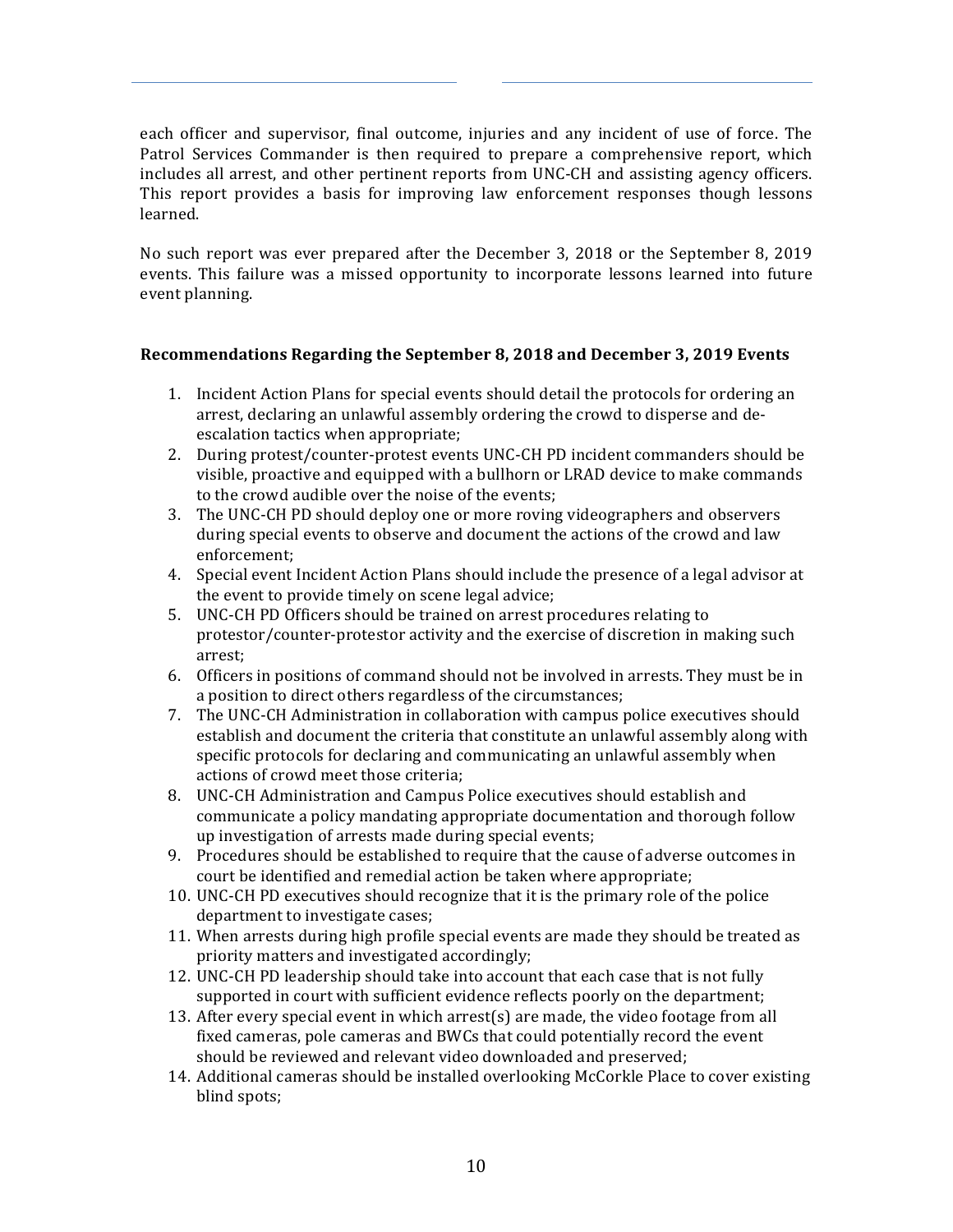November 3, 2019

- 15. UNC-CH Administration should establish Honor Code provisions regarding compliance with all police commands and noninterference with lawful police actions;
- 16. The UNC-CH PD should establish clear policy on visitor conduct as relates to compliance with lawful police commands and noninterference with lawful police activities;
- 17. UNC-CH Administration should require that a comprehensive After Action Report be submitted within 10 days of any special event where injuries occurred, property damaged, arrests made or force was employed to control the crowd.

## **The March 31, 2019 Incident**

On March 31, 2019 a young UNC-CH PD officer happened across two individuals in the early hours of the morning who were in the process of defacing the historical Unsung Founders Memorial in McCorkle Place. While the officer failed to conduct a field investigation and notice the defacement at that time, the officer shortly thereafter conducted aggressive and timely follow up investigation that resulted in the arrest of the perpetrators. The perpetrators were later arrested and convicted of multiple charges.

A review of the UNC-PD compilation of General Orders that govern police actions on campus revealed that investigative stops based on reasonable suspicion are authorized under **GO 04-01R13** governing patrol operations. The officer failed to conduct an effective field investigation pursuant to this **GO**.

After the incident, accusations were made that the officer was sympathetic to the cause of the two perpetrators who were self described neo-confederates and who were known to have had participated in several pro *Silent Sam* rallies. Had the officer had other motivations, the officer would never have conducted such a timely and thorough investigation to solve the case. In fact, the officer's investigation solved another similar crime that had taken place on campus that same morning.

#### **Findings**

While the incident involving the defacement of the Founder's Memorial and the failure to conduct a field investigation and arrest an armed intruder on the campus gave rise to legitimate questions about the motivations of the officer involved, the facts point to the inexperience of a single police officer who quickly followed up with an aggressive investigation.

Allegations that the officer had any motivation other than identifying and arresting the perpetrators of the Unsung Founders Memorial are unfounded. In fact the two subjects, Ryan Barnett and Nancy McCorkle, were recently convicted of 11 counts of defacement, racial intimidation and other charges. The officer in this case should be commended rather than criticized.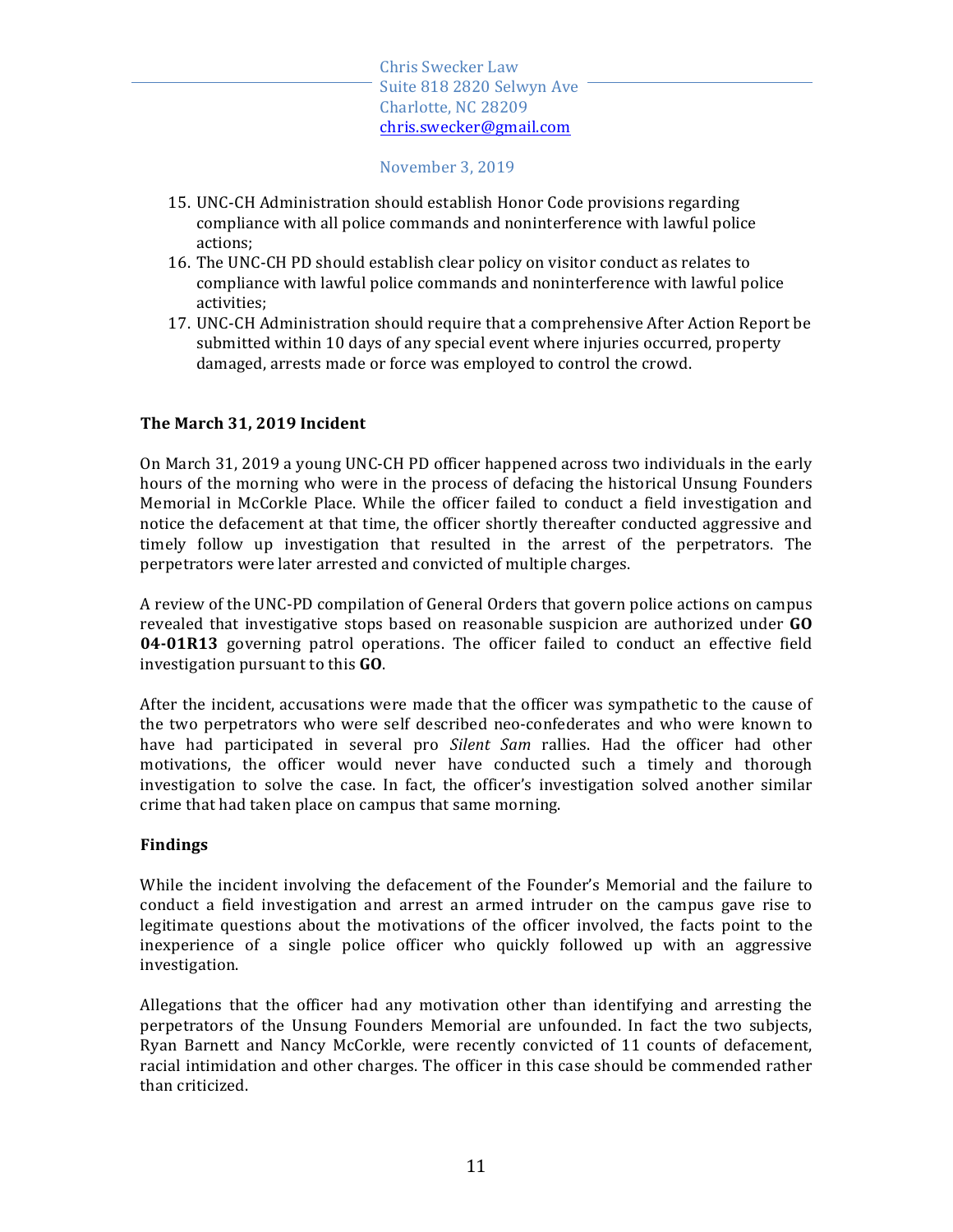### **Recommendations**

- **1.** That UNC-CH PD conduct additional training to reinforce the need to treat incidents involving historical monuments, artifacts or artworks at McCorkle Place and other sensitive areas of the campus containing symbolic artifacts with a sense of urgency and priority:
- **2.** The UNC-CH PD conduct additional department wide training on police tactics involving investigative stops and field investigations per the US Supreme Court decision in Terry v. Ohio and North Carolina statutory and case law.

## The March 16, 2019 Campus Firearms Incident

On March 16, 2019, approximately a dozen members of a group calling themselves the *Virginia Task Force III% (VTF)* arrived in a small caravan at the parking deck on Rosemary Street in the Town of Chapel Hill located near, the UNC-Chapel Hill campus. An alert parking attendant noted that several members of the group were armed and notified the Chapel Hill Police Department Watch Commander.

This group ultimately appeared on the UNC-CH interior campus on Cameron Street. One of the men, Lance Spivey, was openly armed with a pistol clearly visible in a hip holster. Another man had what appeared to be a handgun on his right hip partially concealed but protruding from under a vest. Others were openly carrying a collapsible baton, handcuffs and canes. Some wore vests or coats that extended below the waist with noticeable bulges around their waists.

After lingering on Cameron Avenue on the UNC-CH campus for approximately 20 minutes, they were confronted by a contingent of five UNC-CH PD officers. The group were warned not to carry firearms on the campus and escorted off the campus grounds without being arrested or even identified. The officers did not ask for identification, conduct criminal record checks for outstanding arrest warrants or felony records nor did they request other information that might be relevant to the intruders, one of whom was openly carrying firearms on the campus. One member of the group was later determined to be a convicted felon. They were never questioned as to the purpose of their presence on the campus armed.

A UNC-CH PD officer called command staff on a mobile phone to inform them that the team was about to intercept the group. The command staff instructed the officer to "hold off" until they got clarification from the District Attorney about "issues with weapons on streets and sidewalks." The command staff immediately called another UNC-CH PD officer and instructed them to contact an Assistant District Attorney to clarify whether armed individuals were subject to arrest and successful prosecution when walking the sidewalk located in the interior of the campus and bounded on all sides by campus property.

Shortly thereafter, command staff again spoke to the inquiring officer via personal mobile phone to the shift mobile phone and gave the "OK" to approach the group, but according to the officer, the officer was instructed that if the  $VTF/HTF$  members were cooperative, to give them a chance to leave the area after advising them as to the boundaries of the campus.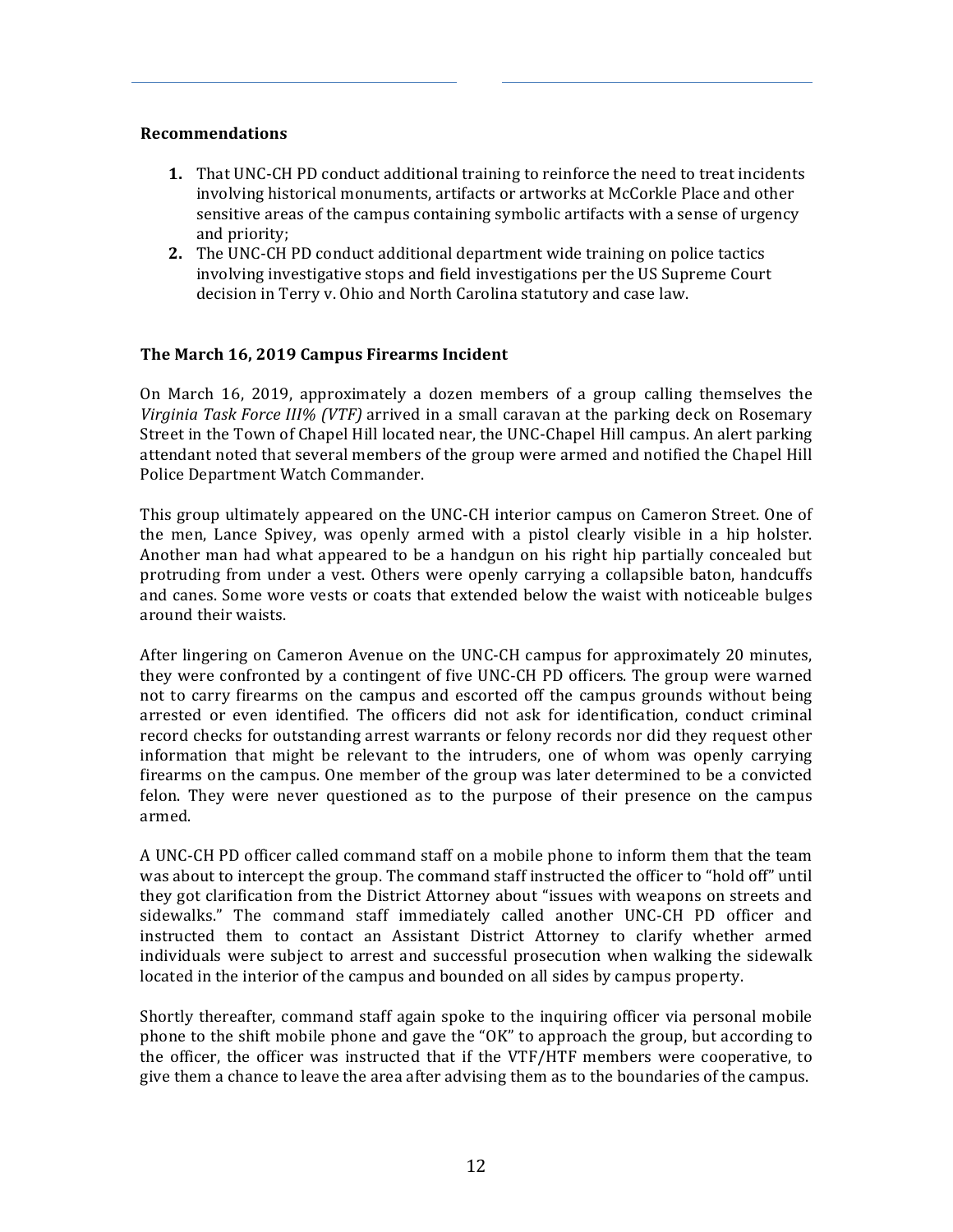November 3, 2019

A few minutes later, five UNC-CH PD officers finally confronted the VTF/HTF group in front of Memorial Hall. One UNC-CH PD officer spoke directly to Spivey and other members of the group while the other officers provided security. The officer advised the VTF/HTF group that they were on the UNC-CH campus armed with a firearm and must leave immediately. Spivey, who had been on the campus during previous events, professed confusion as to the boundaries of the campus. After some discussion, the members agreed to depart the campus. One of the members of the group extended his hand to the officer who instinctively shook hands. The officer stated to this reviewer that the officer had no idea that anyone would interpret this as a sign of affinity for white supremacist ideology. No evidence was uncovered during this review that would support this allegation.

A few minutes later, District Attorney Woodall called the UNCCH PD back and stated that if the armed individuals were on campus sidewalks or roadways bounded on all sides by campus property, he would prosecute them. This information was relayed to command staff. 

The UNC-CH PD officer who confronted the VTF/HTF group stated that they fully intended to arrest the armed VTF member or members if they set foot on the campus armed but was obligated to follow command staff orders. The majority of UNC-CH PD officers interviewed for this review stated that it was clear to them that people who enter the campus on foot carrying a firearm are subject to arrest. There was consensus among the officers on duty that day that, at a minimum, Lance Spivey should have been arrested when he set foot on the interior campus armed.

# **Findings**

This review determined that there was confusion only at the command level as to the application of the campus firearms statute to armed individuals walking on interior campus areas. Officers who were posed this question during the course of this review were able to make the distinction between border areas of the campus and interior areas surrounded by campus. They were also aware that visitors driving though the campus in vehicles passing through to non-campus locations were not subject to arrest.

A review of the UNC-PD compilation of General Orders that govern police actions on campus revealed that investigative stops based on reasonable suspicion are authorized under GO **04-01R13** governing patrol operations which states:

# *A. VI. Field Interviews*

*Officers* are authorized to conduct investigative stops and interviews based upon reasonable suspicions. An individual's actions, attitudes, demeanor, or being located in areas of recent problems, may warrant an investigative stop. In making the investigative stop, the officer is to *present a professional, courteous manner.* Field interviews that do not result in any kind of enforcement action should be cleared as code (information) and documented on a Computer Aided Dispatch (CAD) report. Field interviews that result in enforcement action should be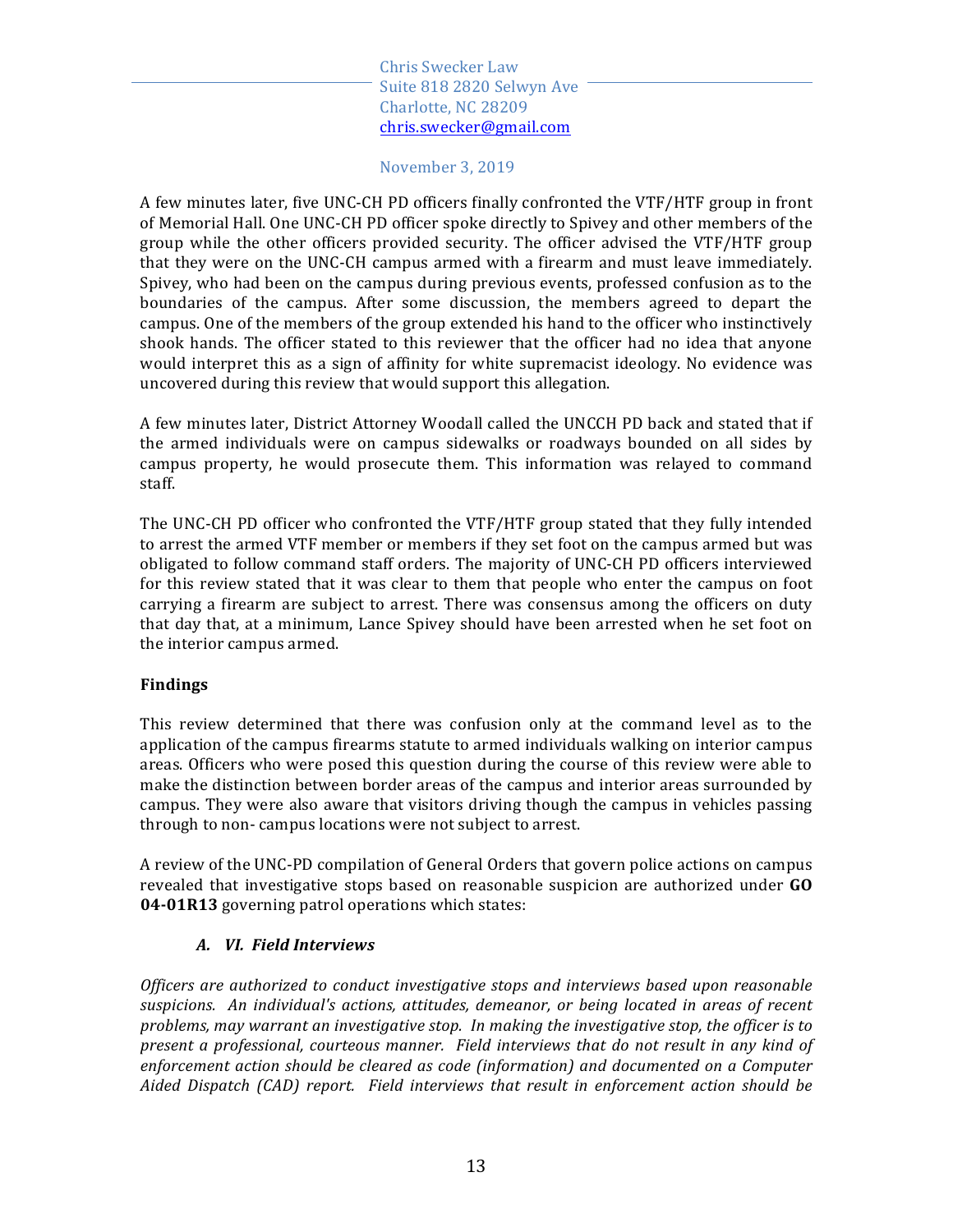documented in accordance with General Order 12-02, Field Reporting and Management, in *any incident report. (1.2.3, 41.2.4)*

It should be noted that prior to the March 16, 2019 incident, several individuals have been arrested on several occasions after subsequent follow up investigations. These individuals include Student 3 for defacing the *Silent Sam* Monument and Ryan Barnett and Nancy McCorkle for defacing the Unsung Founders Memorial. Also, after the *Silent Sam* Monument was torn down on Monday August 20, 2018, three individuals were charged and arrested the following Saturday. These individuals included Jonathan Fitzgerald Fuller, 27, Lauren Aucoin, 23, and Raul Arce Jimenez, 27. All were charged with misdemeanor rioting and misdemeanor defacing a public monument after follow up investigation was conducted in conjunction with the SBI. This apparent inconsistency has given rise to valid questions as the uneven application of officer discretion.

DA Woodall stated during this review that he generally expects officers to exercise their discretion when going about their duties. He acknowledged that there are times when it is a good idea to consult with himself or an Assistant District Attorney (ADA) and that he and his assistants are available " $24/7/365$ ". He stated, however, that based on what he knew about the circumstances it would have been appropriate for officers on the street to arrest the armed VTF members on their own discretion.

This review also found the failure to arrest the armed intruder(s) who appeared on the UNC-CH campus on March 16, 2019 was a breakdown in procedure and practice. The armed intruders should have been, at minimum, identified, questioned and run through criminal law enforcement databases. The situation was dangerous and constituted an open and flagrant violation of the state campus firearms laws.

Despite the valid perception of disparate treatment, this review found that the officers who confronted the VTF/HTC members that day were prepared and intended to arrest the armed individual. A ranking officer who was not on the scene called off the officers. There was no evidence that any of the officers on the street that day were motivated by affinity for NCSA or VTF or their ideology.

While the command staff may be afforded the benefit of the doubt as to the confusion regarding campus jurisdiction on public roadways and it was not improper to consult with the District Attorney, a follow up investigation, similar to the ones conducted after the razing of the *Silent Sam* Monument, should have resulted in the arrest of Lance Spivey who was familiar with the campus boundaries and openly carried a prohibited firearm on the campus.

There was no evidence, however, that the inaction of the officers on the scene was motivated by favoritism towards the white supremacist cause or ideology of the VTF or HTC. In fact the officers on the scene were prepared and intended to make an arrest but were called off by the command staff.

In summary, while there were breakdowns in police procedures and practices the actions or inactions of law enforcement *vis a vis* the four incidents under review, the motivations of the officers involved were not improper. Where appropriate, recommendations are made to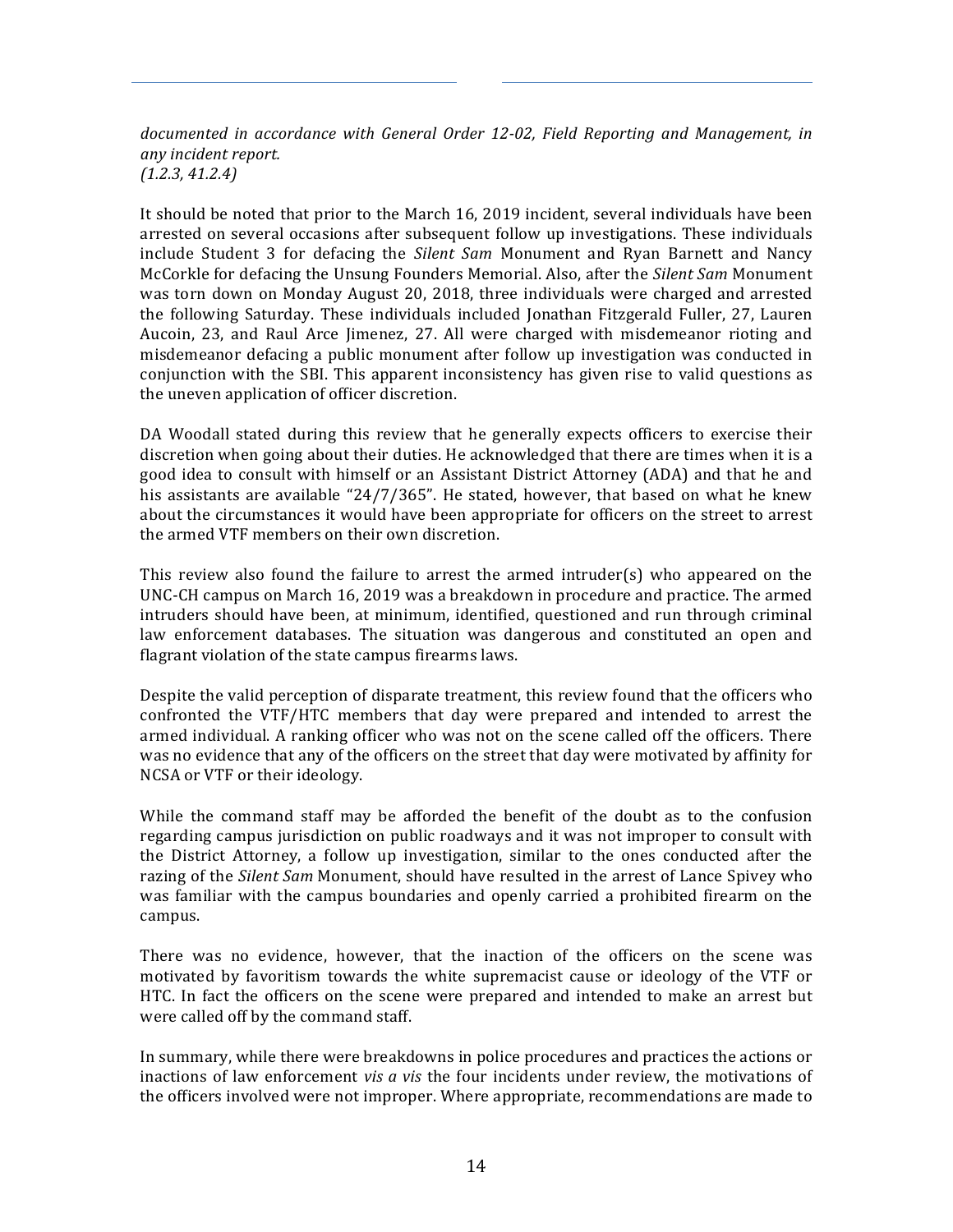November 3, 2019

shore up these policies and procedures to align the UNC-CH PD with the campus public safety mission and avoid future issues with respect to negative public perception as to their actions and motivations.

## **Recommendations**

- 1. Establish clear documented policy of zero tolerance for and immediate arrest of armed intruders who appear on the UNC-CH interior campus on foot;
- 2. The policy should also address other possible scenarios such as armed individuals on campus border sidewalks, armed individuals in vehicles;
- 3. The policy should be codified in the UNC-CH PD General Orders, campus visitor policy and the student honor code;
- 4. The UNC-CH PD should adopt the model procedures for field investigations established by the International Association of Chiefs of Police (IACP) and train UNC-CH PD officers on these procedures;
- 5. UNC-CH Administration should establish and document clear policy on strict and consistent enforcement of all laws on UNC campus.

# **Conclusion**

In their efforts to preserve public safety, the police have a duty to fairly and objectively enforce the laws of North Carolina and campus property owner restrictions/conditions of campus visitation. Police are not policy makers when it comes to the controversies surrounding confederate monuments and their role is to function as a neutral party protecting all participants and the public. They should not favor any particular individual or group participating in special events. They may not selectively enforce the laws nor make judgments as to the morality of any particular cause or ideology.

Unfortunately, in their efforts to maintain safety and public order, campus law enforcement officers are often targeted for abuse. It is the avowed strategy of certain groups to provoke an over-reaction that would stimulate media coverage and thus call attention to their particular cause or ideology. Police officers are trained to take unlimited verbal abuse, but if they are assaulted or obstructed, arrests will follow. Lawful police orders to step back, move on or disperse must be obeyed. Police lines and barriers must be respected as they are established to preserve order and public safety. On September 8, 2018 and December 3, 2018, these barriers and police commands were ignored by a small but active group of counter-protestors, officers were assaulted and lawful police actions obstructed.

The primary role of UNC-CH Police, or any campus police department, during special events on campus involving protests and counter-protests is to develop and execute plans to ensure the security and safety of the public, while to the greatest extent possible enable the free expression of first amendment rights of the participants on all sides. This review found that with regard to the September 8, 2018 and December 3, 2019 events, the UNC-CH PD effectively discharged their duties in this regard.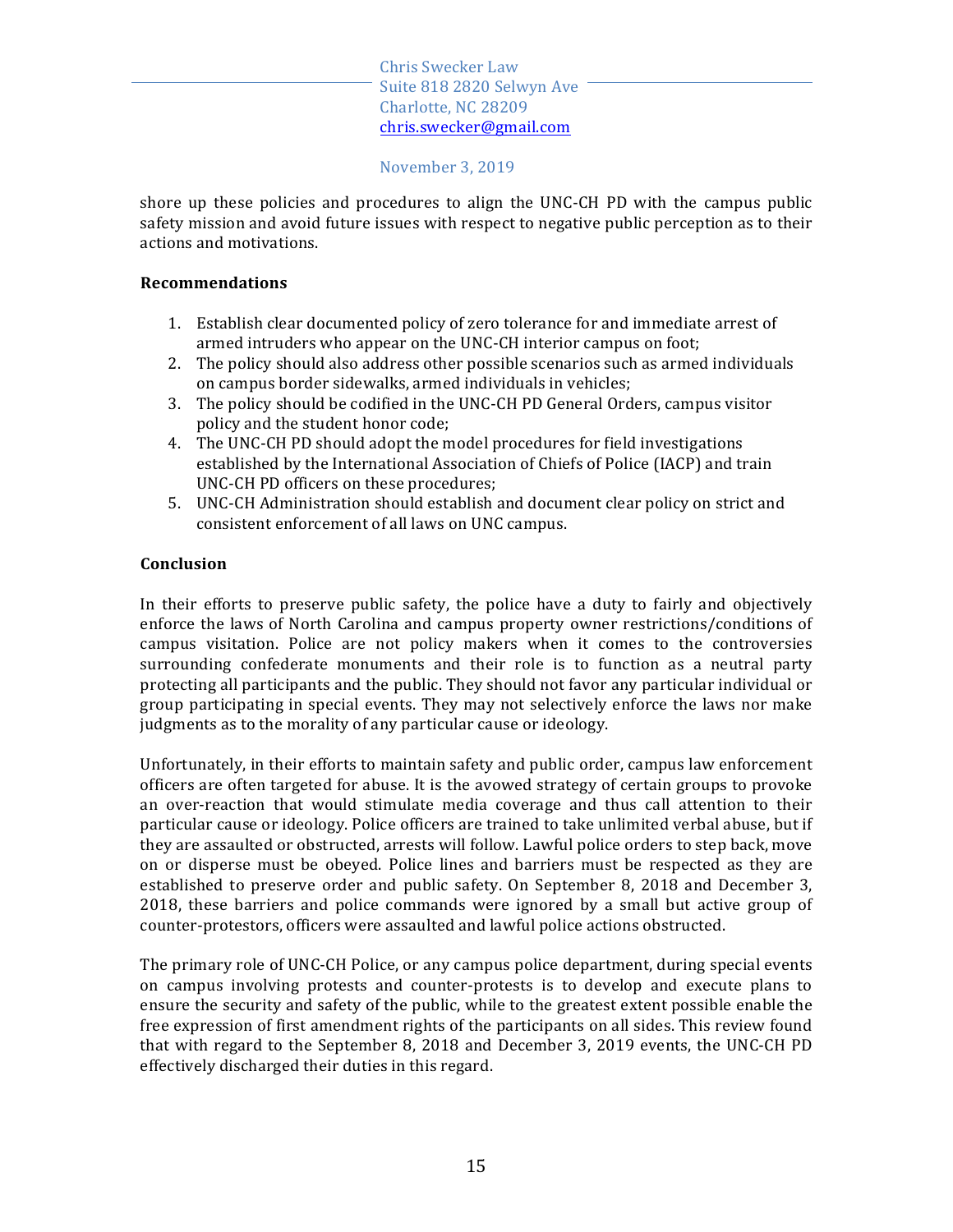The concept of police discretion featured prominently in this review. Law enforcement officers are invested with considerable discretion as they discharge their duties. As situations unfold, they have the authority to stop, investigate, arrest, use different levels of force or take no action according to their training, experience and existing federal, state and local laws. This review examined whether the UNC-CH PD actions that involved police discretion were properly and consistently applied.

The allegations that the police were somehow favorably disposed towards the neoconfederate groups who demonstrated on campus because they escorted them to and from the site and formed perimeters around them is unfounded. Given the circumstances, especially the disparity in numbers between the groups, this was a logical and necessary strategy to prevent violence.

While the motivations of the officers involved were proper, there were some serious shortcomings in the exercise of proper police procedures and an officer did provide false testimony in a district court trial that resulted in the conviction of Student 1. This review found that the campus police officer who provided the false testimony was honestly mistaken and that the mistake was caused by several factors, the most glaring of which was an utter failure to investigate the arrest and provide the officer the benefit of the investigation before the officer testified. This is a command failure that needs immediate attention and a number of recommendations were made in this regard.

Similarly, while the incidents involving the defacement of the Founder's Memorial and the failure to arrest an armed intruder on the campus gave rise to legitimate questions about the motivations of the officers involved, the facts point to the inexperience of a single police officer in the case first case and confusion by command staff in the second.

In the case of the defacement of the Founder's Memorial, a young officer happened across two individuals in the early hours of the morning who were in the process of defacing the historical Founder's Memorial Table in McCorkle Place. While the officer failed to conduct a field investigation and notice the defacement at that time, the officer conducted aggressive and timely follow up investigation that resulted in the arrest of the perpetrators. Had the officer had other motivations, the officer would never have conducted such a timely and thorough investigation to solve the case. In fact, the officer's investigation solved another similar crime that had taken place on campus that same morning.

Allegations that the officer had any motivation other than identifying and arresting the perpetrators of the Founder's Memorial are unfounded. Notably the two subjects, Ryan Barnett and Nancy McCorkle, were recently convicted of 11 counts of defacement, racial intimidation and other charges. The officer in this case should be commended rather than criticized.

Finally the failure to arrest the armed intruder(s) who appeared on the UNC-CH campus on March 16, 2019 was a breakdown in procedure and practice. The armed intruders should at minimum been identified, questioned and run through criminal law enforcement databases. The situation was dangerous and constituted an open and flagrant violation of the state campus firearms laws.